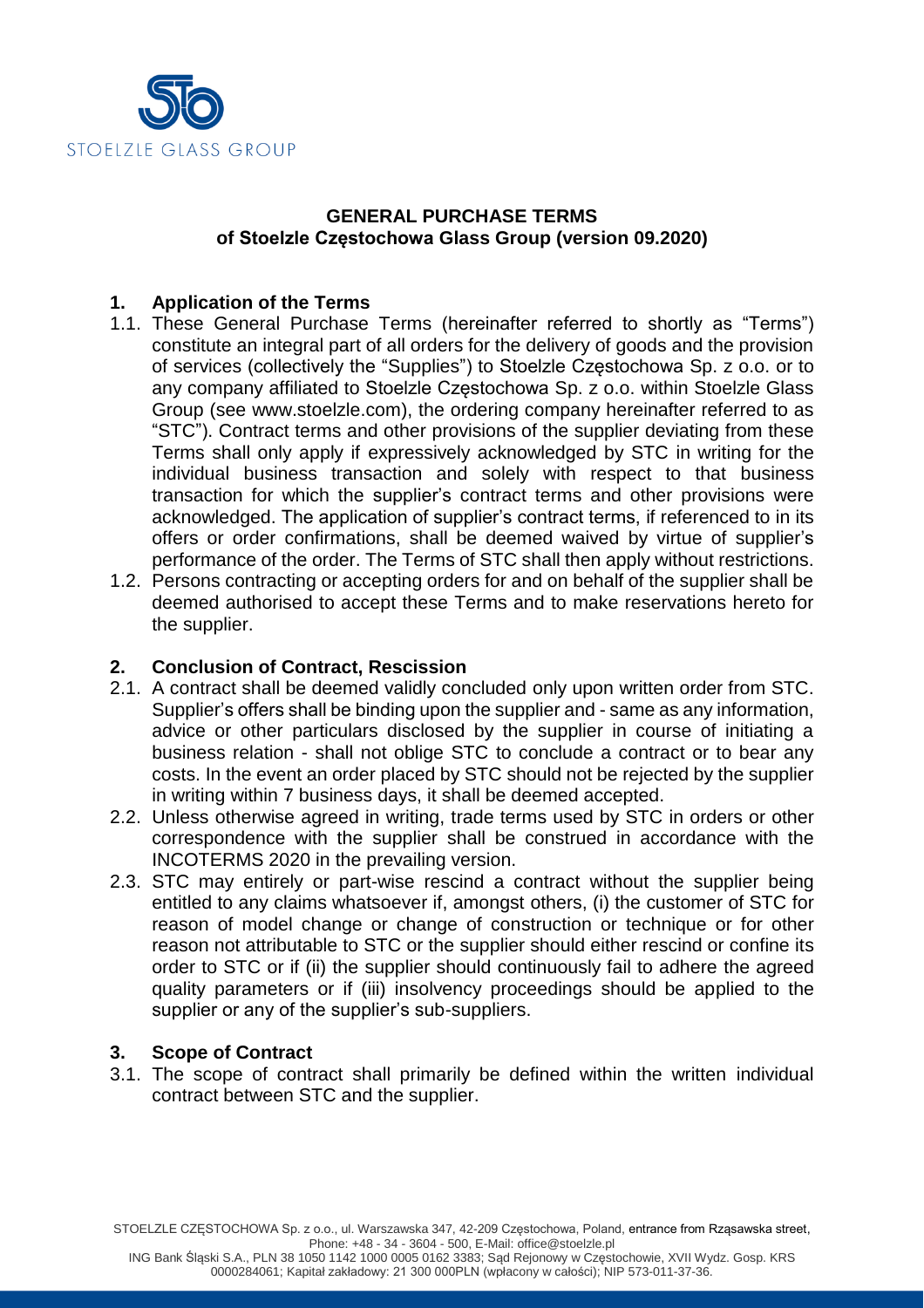

- 3.2. Moreover, the scope of contract shall comprise, in each case without the supplier being entitled to any additional remuneration,
	- the provision of plans and documentation in line with the requests from STC;
	- the provision of certificates on testing of materials and declarations on conformity;
	- the provision of material patterns and samples of Supplies;
	- the delivery to the premises of STC or to a destination else nominated by STC, including unloading; and
	- the packaging of the Supplies in a manner appropriate for transport.

## **4. Quality and Environment**

- 4.1. The supplier shall provide the Supplies in such manner that they fully comply with the commonly expected, expressively agreed or such purpose as corresponds to the nature of the business transaction. The supplier shall on its own gain information on all circumstances relevant thereto. The supplier shall always observe all laws, ordinances (as in particular regulations as to work safety, machinery safety and electrical engineering), directives, standards (as in particular harmonised European and polish Standards, DIN Standards and VDE Standards), rules, industrial standards and orders from authorities, applicable at the Supplies' destination with respect to the Supplies' construction, quality and safety, as well as CE marking. The technical delivery specifications applicable at STC for the delivery of machinery and systems shall be provided upon occur after the conclusion of the contract or, when they have occurred before that time, if their of the documentation test reports by an independent agency as to the provision of the Supplies in conformity with all relevant rules and regulations; the agency shall be selected by STC.
- 4.2. The supplier shall safeguard the quality and adequacy of the Supplies in such manner that appropriate inspection and controls may be conducted prior to and in course of the production. Such checks must be documented. STC may, without being obliged to, conduct such inspections and controls at the supplier's premises. The supplier, if so requested by STC, shall enter with STC into a quality management agreement. In the event that prototype- or outturn-samples where agreed or are necessary, the supplier may commence series production only upon expressive written approval from STC.
- 4.3. The supplier shall, within its business processes, consider all environmental and energy aspects. The supplier is aware that these aspects were taken into consideration by STC upon evaluation of supplier's offer and placement of the order.

# **5. Order Handling**

- 5.1. All correspondence referring to the order must state the order number from STC, else notifications shall in doubt not be deemed received by STC and invoices may not be paid.
- 5.2. In the event Supplies should comprise works performed by the supplier for STC or third parties at the premises of STC, the supplier shall procure that its personnel and other appointees will adhere to the legal and internal regulations on the prevention of accidents and fires, to the recognised rules on safety

STOELZLE CZĘSTOCHOWA Sp. z o.o., ul. Warszawska 347, 42-209 Częstochowa, Poland, entrance from Rząsawska street, Phone: +48 - 34 - 3604 - 500, E-Mail: office@stoelzle.pl

ING Bank Śląski S.A., PLN 38 1050 1142 1000 0005 0162 3383; Sąd Rejonowy w Częstochowie, XVII Wydz. Gosp. KRS 0000284061; Kapitał zakładowy: 21 300 000PLN (wpłacony w całości); NIP 573-011-37-36.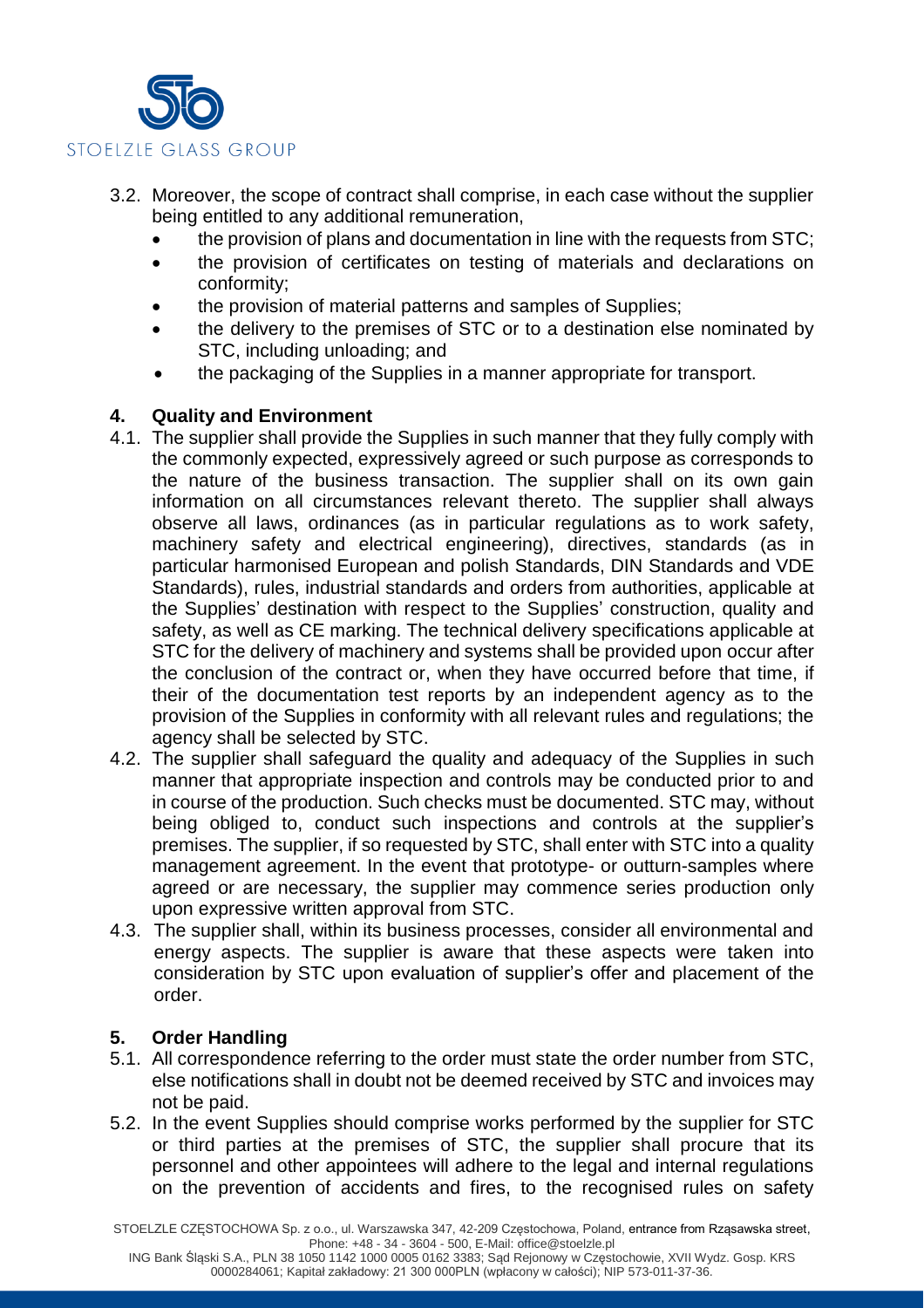

techniques and labour medicine and to the general and particular internal requirements at STC. The respective written instructions shall be provided upon supplier's demand and may be downloaded under www.stoelzle.com. The supplier shall fully indemnify, and hold harmless, STC from any and all damages to persons and property that the supplier, its personnel and other appointees may suffer from performance of their duties at the premises of STC, except for damages caused by wilful conduct or gross negligence of STW or its personnel or appointees. Prior to commencement of the works the supplier must contact the safety engineers of STC.

- 5.3. In the event STC should store other than its own property for the purpose of being used by the supplier for the works at the premises of STC, STC shall be liable for loss or damage solely if caused by its wilful conduct or gross negligence.
- 5.4. Should the supplier for performance of the works request support from STC (assistance at unloading, temporary work force, provision of tools, energy and likewise services), STC shall be entitled to reasonable remuneration.

### **6. Delivery, Delay, Force Majeure**

- 6.1. Dates, terms and volumes of delivery as well as eventual part deliveries, if so agreed, shall be binding upon the supplier. This applies to the provision of the Supplies as well as of the relating technical documentation and the administrative and shipping documents. STC, to a reasonable extent, may alter its orders as to construction, manufacturer and delivery dates. Impacts, if any, of such alternations shall be settled on reasonable mutual basis.
- 6.2. Agreed delivery terms shall commence as of the date of the order, or, if STC reserved the right to call deliveries, as of the date of such call. The arrival date of the Supplies at the destination nominated by STC shall be the relevant date to determine on whether a specific delivery date or delivery term was met.
- 6.3. Unless otherwise agreed in writing partial deliveries shall not be allowed. STC shall not be obliged to accept excess deliveries. Deliveries, that arrived earlier than upon the agreed date may be returned or stored by STC at the cost and risk of the supplier.
- 6.4. Unless approved in writing by STC, the supplier may not subcontract, either in parts or in whole, or else transfer to third parties the order.
- 6.5. In the event of late delivery STC, irrespective of the causes of the delay, at its own discretion may either (i) rescind from the entire contract or parts thereof or (ii) insist on fulfilment of the contract. In either case STC may, at its own discretion, request from the supplier payment of either (i) the full amount of actual damages (including loss of profits, if any) caused by the delayed delivery or (ii) of liquidated damages, undependable from any fault on the supplier's side and not subject to any judicial adjustment, which, unless otherwise agreed with the supplier in the individual contract, shall be 5% of the total delivery value for each full week of delay and in the maximum 10% of the entire contract value. Acceptance by STC of delayed Supplies shall not be deemed a waiver of any remedies.
- 6.6. In the event of complaints by STC in respect of delivery dates, delivery terms or delivery volumes the supplier shall immediately take appropriate measures and inform in writing STC within 12 hours accordingly.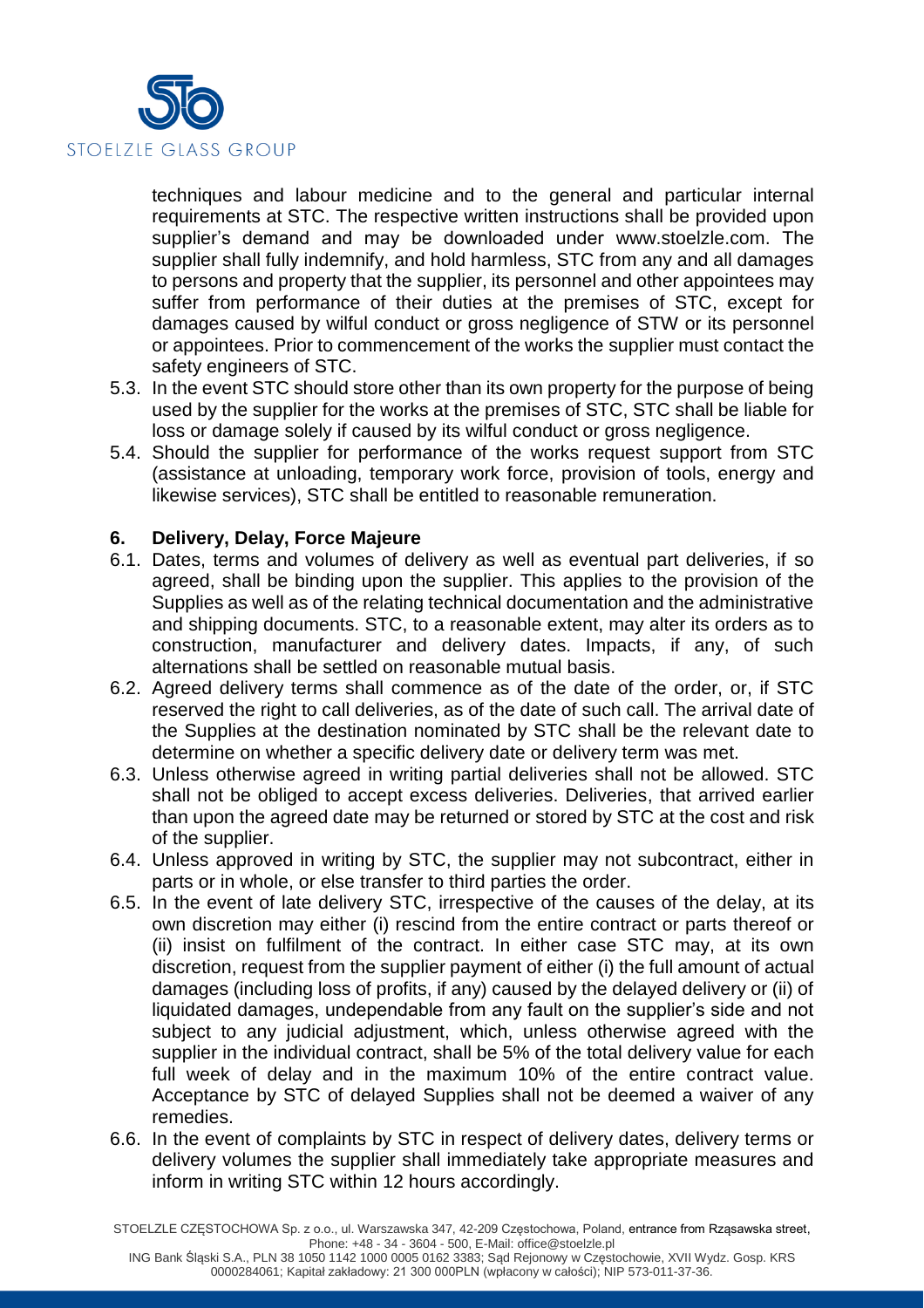

- 6.7. The supplier shall immediately inform STC in writing about any circumstances that are likely to prevent, hinder or delay proper performance of the order by the supplier.
- 6.8. In particular the following circumstances shall be considered as grounds of force majeure if they effects where not clearly foreseen before the conclusion, and they prevent, hinder or delay the contractual obligations of STC or a third supplier: war; war risk; insurrection; blockade; requisition; embargo; recruiting up of personnel for military service; currency restrictions; export or import prohibitions or restrictions; restrictions in the use of power; labour conflicts; general shortage of labour, transport and materials; water shortage; fire; flood; storm; obstruction of railways; non-delivery, faulty or delayed delivery of raw materials and other auxiliary materials for the production; internal reduction or cancellation of the Supplies to be made by the supplier to STC by STC's customers; and any other circumstances beyond the control of STC. In the event of a case of force majeure STC may, at its option, either suspend performance of the contract or immediately or at a later stage cancel the contract. The supplier may not raise claims of any kind whatsoever against STC on the grounds of such suspension or cancellation. STC shall without delay notify the supplier of the occurrence of a case of force majeure and of its further intention in respect of the contract. In the event of a case of force majeure at the side of a third supplier of STC, STC shall be fully released from its duties of notification towards the supplier by forwarding the notification received from such other supplier. If so necessary, the supplier shall at its own cost and risk properly store the Supplies until acceptance by STC.

### **7. Shipment, Packing**

- 7.1. Deliveries without the shipping documents requested in the order shall not be deemed performance of the order and shall, at the cost and risk of the supplier, either be returned or stored until receipt of the missing documents. In the event the Supplies should contain dangerous substances the supplier shall always provide for a safety data sheet. In the event Supplies should be determined for export the supplier shall issue a customs declaration on the Supplies' origin and forward such declaration to STC no later than together with the first delivery.
- 7.2. Unless otherwise agreed in writing all deliveries shall be made free to the place of destination nominated by STC (DDP), in appropriate packing, customs, insurance and other expenses paid. The supplier shall bare any risk until acceptance of the Supplies by STC or its appointees at such place of destination that was agreed for the deliveries to be made. Deliveries shall be accepted at the destination only during regular working hours.
- 7.3. All deliveries must be packed in a manner appropriate for transport. Packing instructions, if any, from STC must by all means be observed. Wood used for packing always needs to comply with the prevailing European Phytosanitary requirements. Dummies and packaging material, unless expressively requested within the supplier's invoice and shipping documents, shall not be returned by STC. Packaging materials, upon respective request from STC, shall be taken back and disposed by the supplier in accordance with prevailing environmental standards, free of cost. Special packaging made available to the supplier by STC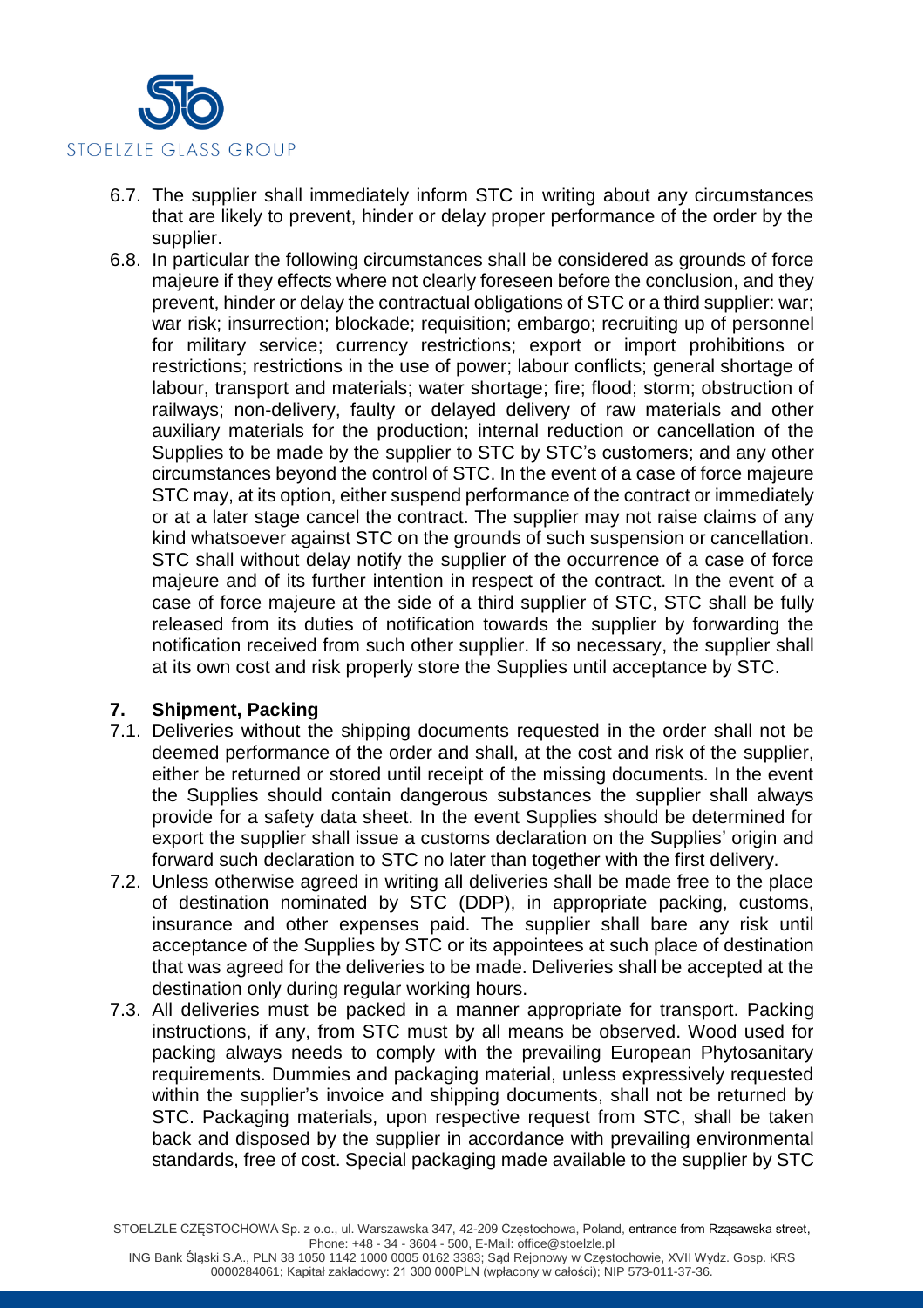

shall remain ownership of STC; the supplier shall be liable to STC in the event of damages or loss of special packaging.

### **8. Transfer of Ownership and Risk**

- 8.1. The transfer of ownership in the Supplies to STC shall be made through acceptance by STC's appointees. In the event the supplier needs to install or further process the Supplies at the place of destination, the transfer of ownership shall be effected upon completion of such works and, if so agreed or customary, upon completion of a test run.
- 8.2. The risk in relation to damages or loss of the Supplies shall pass to STC upon transfer of the ownership in the Supplies to STC.
- 8.3. Take-over of the Supplies by STC shall by no means be deemed acknowledgement by STC of the Supplies' conformity with the contract and no waiver by STC of any remedies due to defective, late or else non-conforming delivery.

### **9. Prices**

9.1. Unless otherwise agreed in writing, all prices shall be invariable fixed prices that may for no reason whatsoever be increased.

### **10. Invoicing, Payment**

- 10.1. Invoices shall be sent to STC upon shipment of the Supplies but separated from the Supplies. Order number and order date must be referred to in each invoice, VAT must be separately stated.
- 10.2. Unless otherwise agreed, and to the extent permitted by compulsory law, all invoices of the Supplier shall be payable within 30 days (or any other term stated in the respective order) from receipt by STC of the invoice or the Supplies (whatever occurs later) without deduction.
- 10.3. All payments shall be made in Polish Zloty or in Euros (as shall be stated in the respective order). In the event payment was agreed in a different currency than Euros, the Euro exchange rate as of the date of the order shall apply. All expenses related to money transfers, collection of documents and documentary letters of credit shall be borne by the supplier.
- 10.4. Payment shall by no means be deemed acknowledgement by STC of the Supplies' conformity with the contract and no waiver by STC of any remedies due to defective, late or else non-conforming delivery.
- 10.5. STC, within its ordinary course of business, may resell further process and else dispose of the Supplies even prior to payment hereof.
- 10.6. The supplier, without written approval from STC, may not assign, pledge or otherwise dispose of any accounts receivable towards STC.
- 10.7. STC may offset against accounts payable to the supplier with any claims whatsoever that it might have towards the supplier, even if related to other business transactions.

### **11. Guarantee**

11.1. The Supplier, in the meaning of specifically warranted characteristics, guarantees that each delivery shall fully comply with all requirements from STC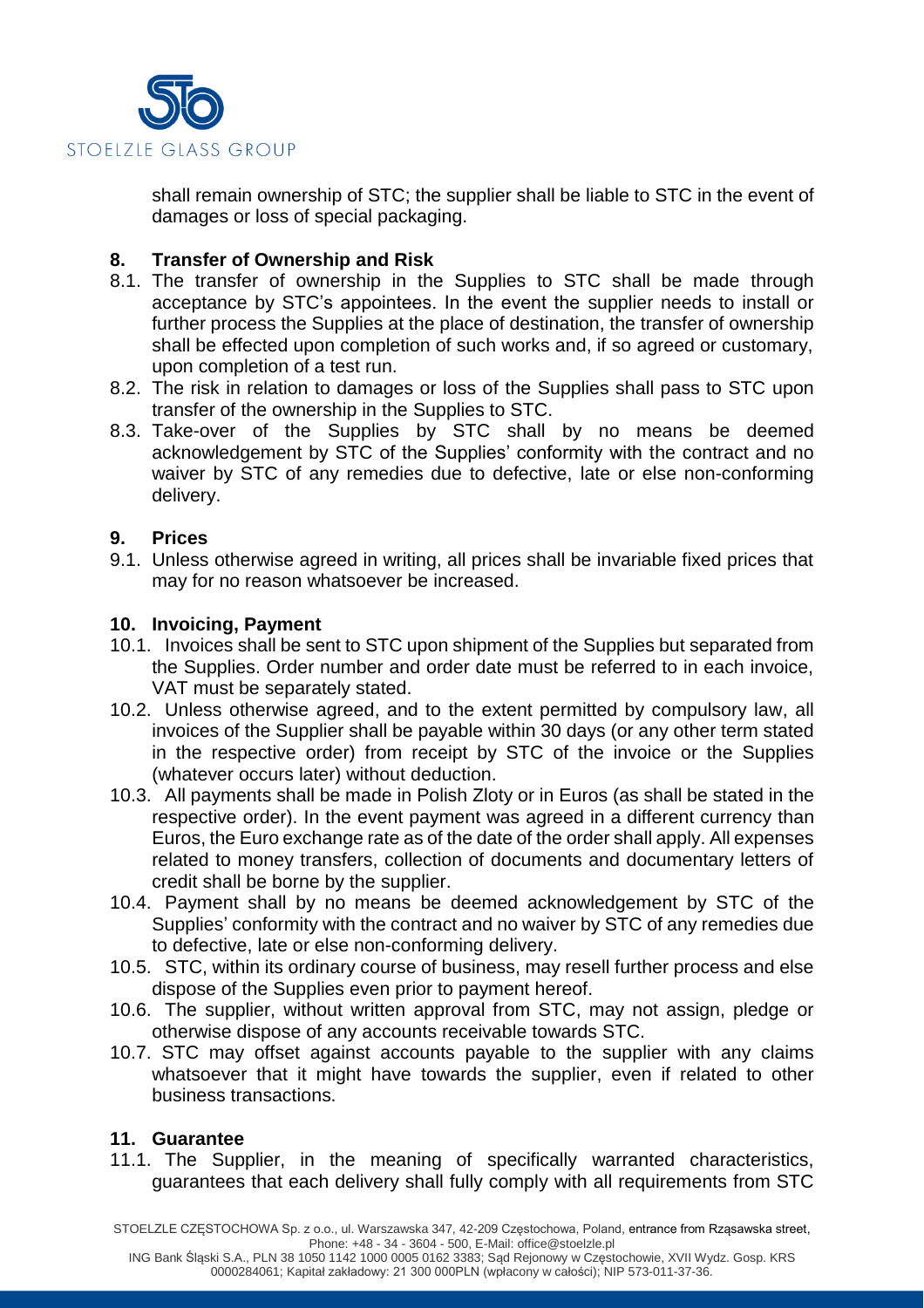

as well as with all legal rules, regulations and standards, is properly made and corresponds to the commonly expected characteristics as well as to the expressively agreed or to such characteristics, as correspond to the nature of the business transaction.

- 11.2. The term of guarantee shall be 24 months; in the event STC should resell the Supplies, either after processing or unchanged, to a third party the term of guarantee shall at least equal the warranty term agreed between STC and the third party. The term of guarantee shall commence (i) basically upon transfer of the Supplies to STC in accordance with Section 8 (in the event of hidden defects upon discovery hereof), (ii) in case of equipment, machinery and systems upon the acceptance date notified by STC in the written acceptance certificate and (iii) in the event of spare parts upon putting in operation the same. In the event Supplies may not be put into, or cannot remain in, operation due to inspection for defects or remedy of defects, the term of guarantee shall be prolonged accordingly. For parts that have been repaired or redelivered the term of guarantee shall newly commence as of the respective date. STC shall be expressively relieved from any duty to have Supplies immediately inspected for any defects. Notification by STC of defects shall be deemed timely if communicated to the Supplier within the term of guarantee. Claims relating to defective Supplies shall prescribe within 3 years from the date notified in writing.
- 11.3. In the event defective Supplies should require incoming inspection beyond customary procedures the Supplier shall bear the costs related hereto.
- 11.4. In the event of defective Supplies STC, irrespective of the defect affecting the entire delivery or only parts thereof, the defect being material or not material, the defect being remediable or not remediable, may at its own discretion (i) demand substitute supply (change) or remedy of the defect (improvement) free of cost, (ii) in the event of late remedy by the Supplier have the assessed defects remedied itself or by third parties and (iii) in the event substitute delivery or improvement should not be possible or cause unreasonable costs for STC, demand reduction of price; in the event of material defects STC may rescind the entire contract or parts thereof. STC may demand that the supplier, no later than within 8 days from a respective request, takes back defective Supplies at its cost and risk, else STC may charge the Supplier for the costs of storage.
- 11.5. The Supplier, also if acting only negligent, shall be liable to STC for all damages caused by defective Supplies. The Supplier expressively acknowledges that STC as a supplier of manufacturing units with stratified work processes in the event of late or defective delivery may be liable to such customers for warranty claims and damages far beyond the respective liabilities provided by law. To the extent Supplies, whether unchanged or in processed form, are determined for such customers, the agreements between STC and such customers as to warranties and damages shall be deemed also a part of the contractual agreements between STC and the Supplier. STC, upon Supplier's request, shall anytime disclose to the Supplier the prevailing agreements with the respective customers as to warranties and damages. The Supplier shall fully indemnify and hold harmless STC against any and all claims of such customers related to defective, late or else not order conform Supplies and waives all objections that such damages were not foreseeable.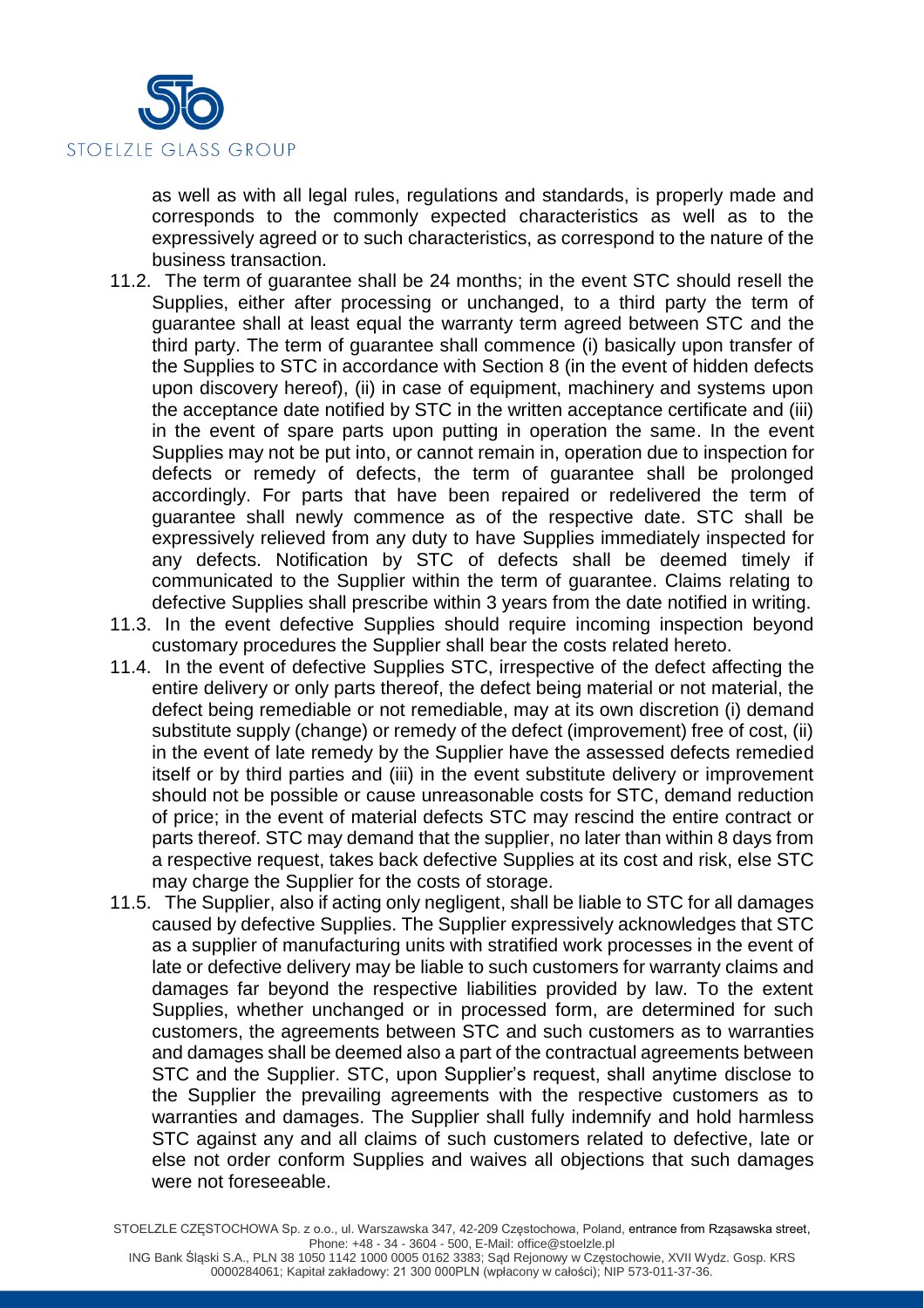

11.6. The Supplier, no later than upon notification of dispatch, shall disclose in relation to each supply, all sub-suppliers, manufacturers and (as far as it regards imported products) the importers, in each case together with the name and the registered address of the respective company.

The Supplier is aware of the scope of business of STC. Even if STC should process the Supplies to a new product, such product must conform to the safety requirements that, upon use of the product, may reasonably be expected.

The Supplier shall immediately inform STC in writing, if the Supplies, due to compulsory law provisions or administrative orders, should not correspond to the safety as shall be required by the relevant product liability laws.

In the event the Supplier should be requested, in court or out of court, to pay damages (in particular, but not limited to, pursuant to the relevant product liability laws) the supplier shall immediately inform STC in writing.

In the event STC should be held liable due to any product liability laws

- the Supplier, else being liable for all damages, shall immediately deliver to STC all information and documentation that may be necessary or useful for evidencing the exemption from liability towards the damaged party;
- the Supplier shall be liable for all claims on recourse by STC pursuant to applicable product liability laws, including the cases where the Supplier is solely acting as importer or distributor of the products;
- the Supplier shall be liable pursuant to applicable product liability laws also for damages to property suffered by STC as an entrepreneur, whereby such liability may not be waived;
- STC, irrespective of contrary provisions by applicable product liability laws, may take recourse with the Supplier for any payment within 3 months from the date either such payment was made by STC or STC was condemned to such payment by valid and binding court judgement;
- the Supplier, irrespective of contrary provisions by applicable product liability laws, shall have the burden of proof that the Supplies were free of defects;
- the recourse of STC with the Supplier shall include also all legal fees and other expenditure related to the product liability case; and
- damages of, as well as recourse by, STC against the Supplier shall not be dependable upon notification by STC to the Supplier of the defect.

The Supplier shall always, upon respective request, provide for a sufficient insurance coverage pursuant to applicable product liability laws (a Supplier from abroad may provide for evidence of an insurance coverage of similar standard).

The Supplier shall always have insured with coverage to be agreed upon conclusion of the contract, else at reasonable coverage, all claims that STC and third parties may have due to product liability and shall provide STC upon request with respective evidence.

### **12. Documentation for Manufacture, Forms, Tools, Devices**

12.1.Samples, models, drawings, clichés and other expedients as well as forms, tools and devices, developed at the cost of STC and made available to the Supplier, shall remain free ownership of STW and shall be respectively marked. Drawings, without approval from STC, may neither be copied nor else disposed of. Such

STOELZLE CZĘSTOCHOWA Sp. z o.o., ul. Warszawska 347, 42-209 Częstochowa, Poland, entrance from Rząsawska street, Phone: +48 - 34 - 3604 - 500, E-Mail: office@stoelzle.pl

ING Bank Śląski S.A., PLN 38 1050 1142 1000 0005 0162 3383; Sąd Rejonowy w Częstochowie, XVII Wydz. Gosp. KRS 0000284061; Kapitał zakładowy: 21 300 000PLN (wpłacony w całości); NIP 573-011-37-36.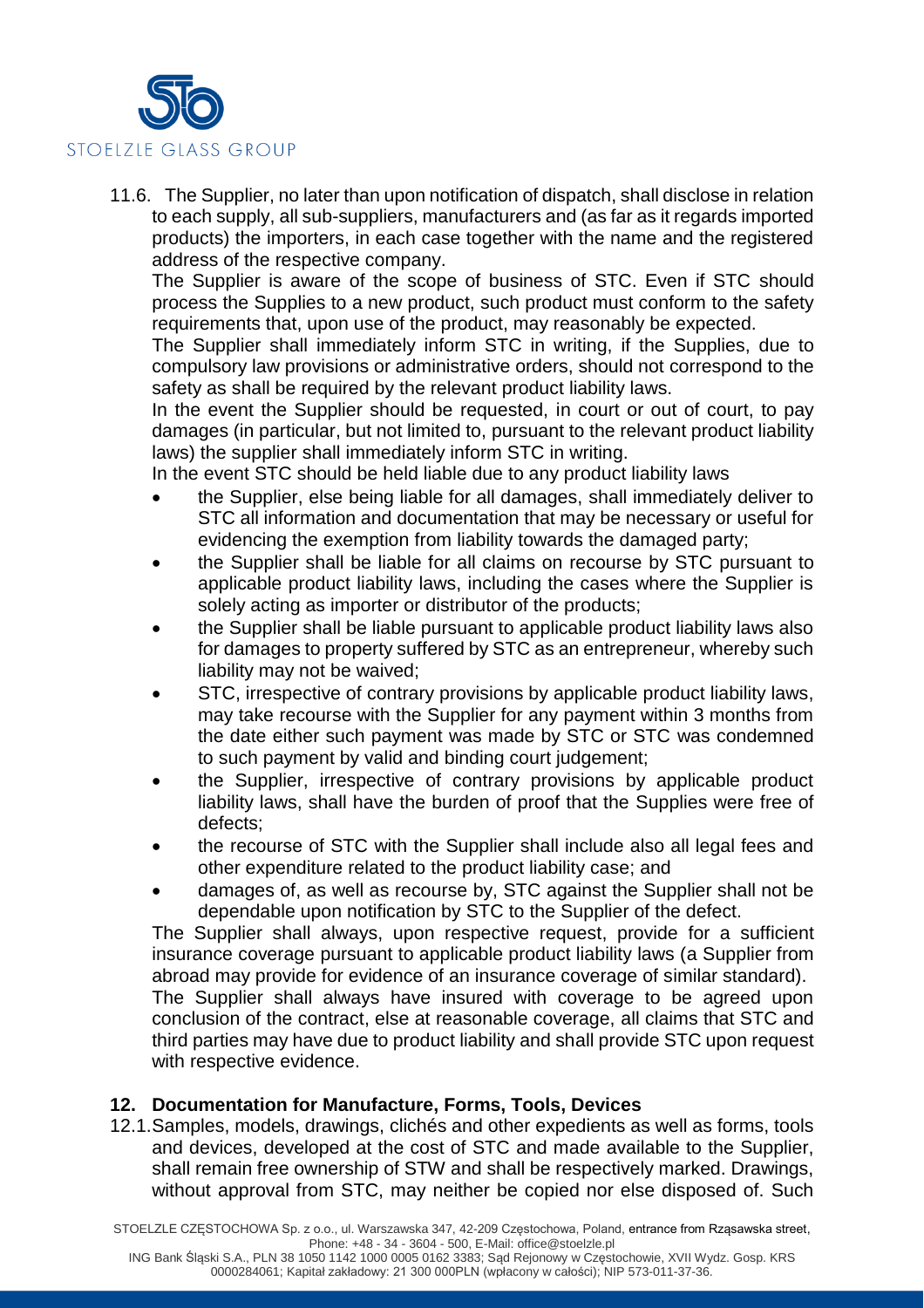

expedients and devices may solely be used for performance of the orders received from STC and may in particular not be disclosed or else made available to external third parties. Such expedients and devices shall be insured by the Supplier at replacement value and, upon completion of the order, be returned to STC free of cost and in proper condition, considering normal ware and tear. Any Supplier's rights of retention in that respect shall be excluded.

12.2.The Supplier warrants that neither the Supplies nor the acceptance, nor the use, nor any other disposal of the Supplies shall violate any third parties' intellectual property rights inland or abroad. The Supplier shall always fully indemnify and hold harmless STC from any third parties' claims in that respect. In the event the above warranty should prove to be incorrect, the Supplies shall be deemed defective and the remedies as agreed in Section 11 hereof shall apply.

### **13. Confidentiality**

13.1 Unless fulfilment of the order requires respective disclosure, the Supplier shall keep strictly confidential all issues relating to the order, the works connected thereto and the respective processes as well all related technical and commercial documentation and devices. Irrespective of its own continuing obligation, the supplier shall bind any third party, engaged by the Supplier in connection with the performance of the order, to same confidentiality obligations.

#### **14. References, Data Protection**

- 14.1.Any references by the Supplier as to STC for advertising purposes shall require prior written approval from STC.
- 14.2.Upon order confirmation the Supplier agrees that STC may electronically process all personal data arrived in connection with the business transaction.

### **15. Place of Fulfilment, Applicable Law, Court Jurisdiction**

- 15.1.All deliveries and Supplies shall be fulfilled at the registered address of the ordering company of STC, where all present and future claims of STC relating to contracts with the Supplier shall be fulfilled.
- 15.2.All contracts between STC and the Supplier and all claims related thereto shall be governed by, and construed in accordance with, the substantive law applicable at the registered address of the ordering company of STC without regard to its conflict of law provisions. The UN Convention on Contracts for the International Sale of Goods shall be excluded.
- 15.3.All present and future claims relating to contracts with the Supplier shall be exclusively referred to the competent courts at the registered address of the ordering company of STC; provided, however, that STC may refer claims against the Supplier also to the competent courts at the Supplier's registered address. At the election of STC all disputes relating to contracts with the Supplier, by exclusion of ordinary court jurisdiction, shall be finally settled under the Rules of Arbitration (Vienna Rules) of the Vienna International Arbitral Centre (VIAC) of the Austrian Federal Economic Chamber by a single arbitrator appointed in accordance with said Rules. The language to be used in the arbitral proceedings shall be English. The Supplier waives all rights to contest or request for any reason whatsoever reversal of an arbitral award by any ordinary court.